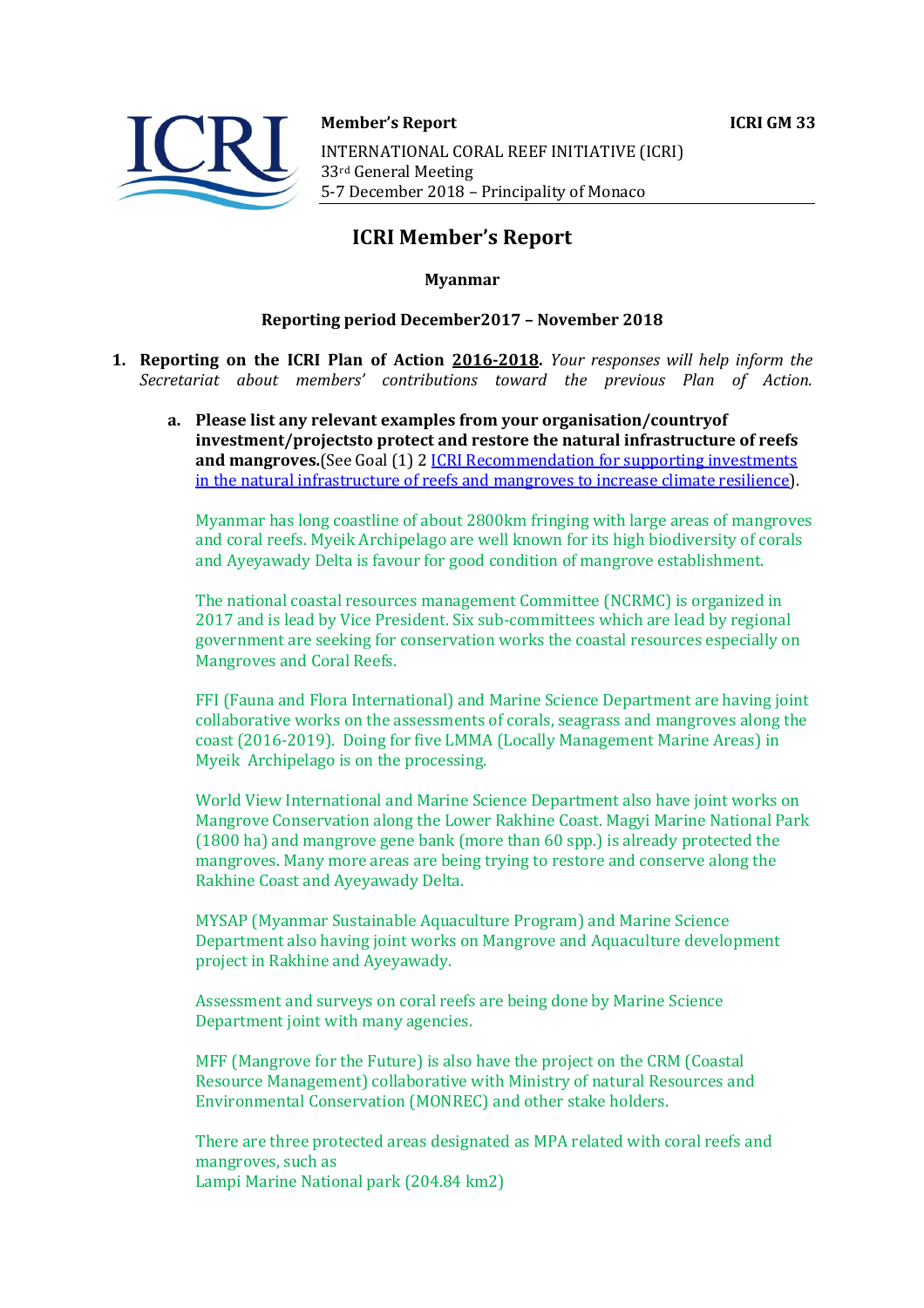Meinmahla Wildlife Sanctuary (136.69 Km2) Thamihla Wildlife Sanctuary (0.88 Km2)

b. Has your organisation/country made any progress in the following areas to **target anthropogenic pressures?**Please give detail below. Note: If no change since your last ICRI member report, please write 'no change'.

> □Encourage ban of plastic microbeads in cosmetic products. (See Goal (3) 2 & See ICRI Recommendation to reduce plastic microbeads pollution in marine environment):

 $N<sub>0</sub>$ 

□Improve regulation and enforcement to reduce direct anthropogenic damage due to dredging and physical alteration of reef structures. (See Goal (3) 3 & ICRI Recommendation to reduce damage due to dredging and dumping on coral reefs):

Yes, Improved.

□Deployment of mooring devices limiting the mechanical destruction **of coral reefs and seagrasses.** (See Goal (3) 4).

Yes, Improved. Any fishery devices which are destructed the underwater seabed are prohibited and the law enforcement is improved recent years.

c. **Did your organisation/country celebrate International Year of the Reef?**Please give details below. (See Goal  $(5)$  1 &ICRI Recommendation designating 2018 as the third International Year of the Reef):

Our Marine Science Department, Pathein University, Myanmar celebrated the International Year of the Coral Reef in  $28<sup>th</sup>$  October, 2018. University researchers, students, some representatives from Department of Fishery and Department of Forestry, NGO, CSO, and many local people who interested in Coral Reefs participated in the celebration. The celebration focused on somehow to get the awareness for the conservation. It included video show, student's performance, display for corals samples, literatures and Thesis books, presentation by Dr. Cherry Aung and provided the souvenirs.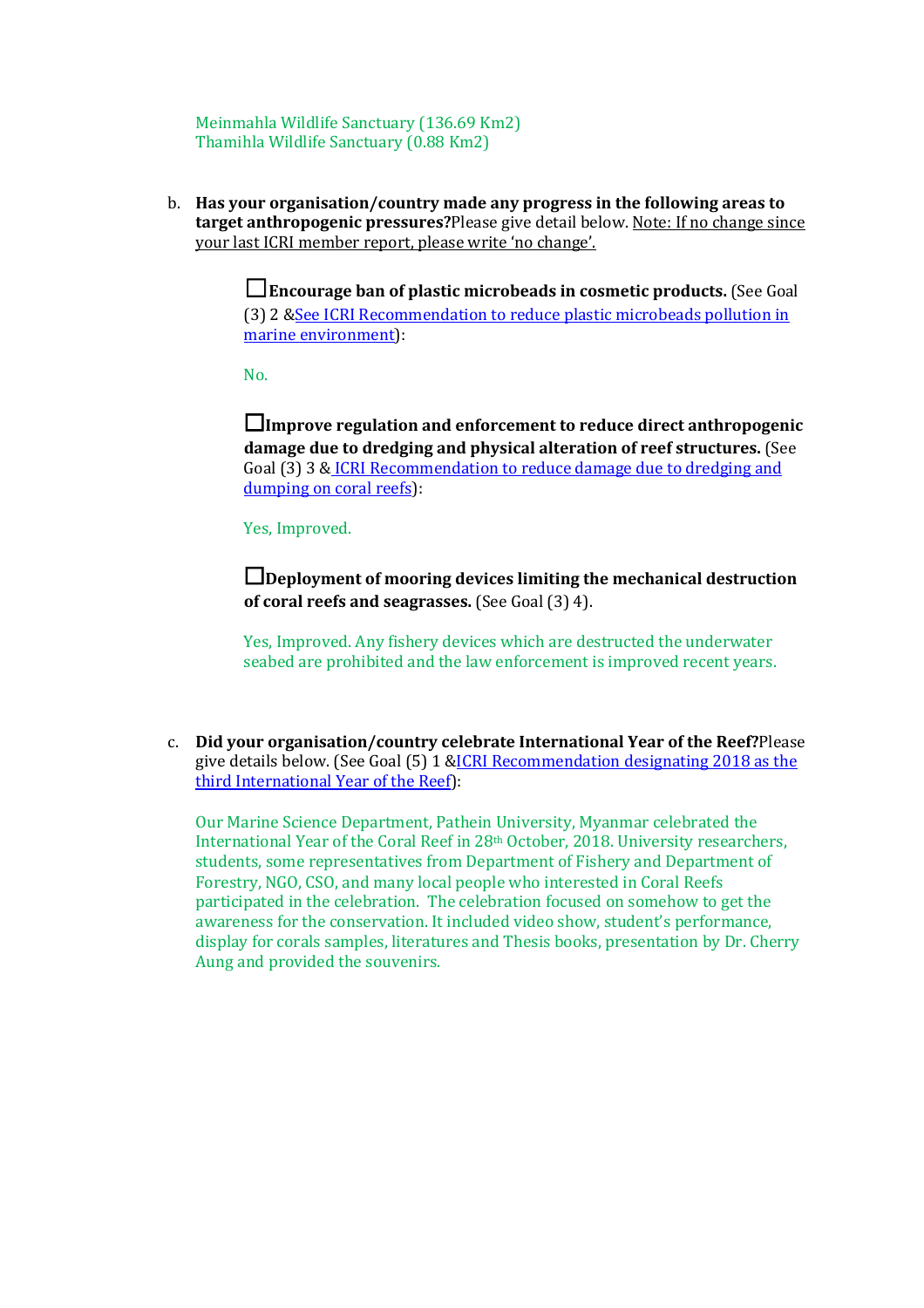**2.** Contribution to the ICRI Plan of Action 2018-2020 and upcoming ICRI general **meetings.***Your responses to the following questions will assist the Secretariat in assessing contributions towards the major themes of the draft ICRI Plan of Action 2018-2020.* 

### **Theme 1 - Promote effective and adaptable solutions to improve the protection of coral reefs**

- a. Which of the below topics do you consider to be the three top challenges that **your organisation faces in managing coral reefs?** Please select from the options below:
	- $\Box$ Climate change impacts

 $\Box$ Inadequate planning, zoning and management

**X**□Unsustainable resource extraction

□Tourism and recreation

□Shipping

 $X\square$ Coastal development

 $\Box$ Dredging

**X** $\Box$ Illegal anddestructive fishing

 $\Box$ Fish and coral trade

 $\Box$  Marine debris

□ Other. Please specify:

b. **Please list any examples of innovative management practices that your organisation/country is involved in, such as use of VMS, drones& ecological mooring devices.**Include their limits, conditions of implementation, financing and an assessment of their results and links for more information if possible.

**VMS, drones, under water mapping camera, Scuba diving** 

- c. Please list any examples of innovative funding for management that your organisation/country is involved in.Include their limits, conditions of implementation, financing and an assessment of their results and links for more information if possible.
- d. Please list any examples of leading practices, techniques and strategies for **building reef resilience that your organisation/country is involved in.** Include their limits, conditions of implementation, financing and an assessment of their results and links for more information if possible.

Regarding coral reefs, we started underwater surveys since 2009 (More than 500) species of hard corals) however could do the assessment of coral species and coverage, mapping and somehow on health in the past due to difficult assessment and limited fund. Recently, getting fund and projects on the capacity building project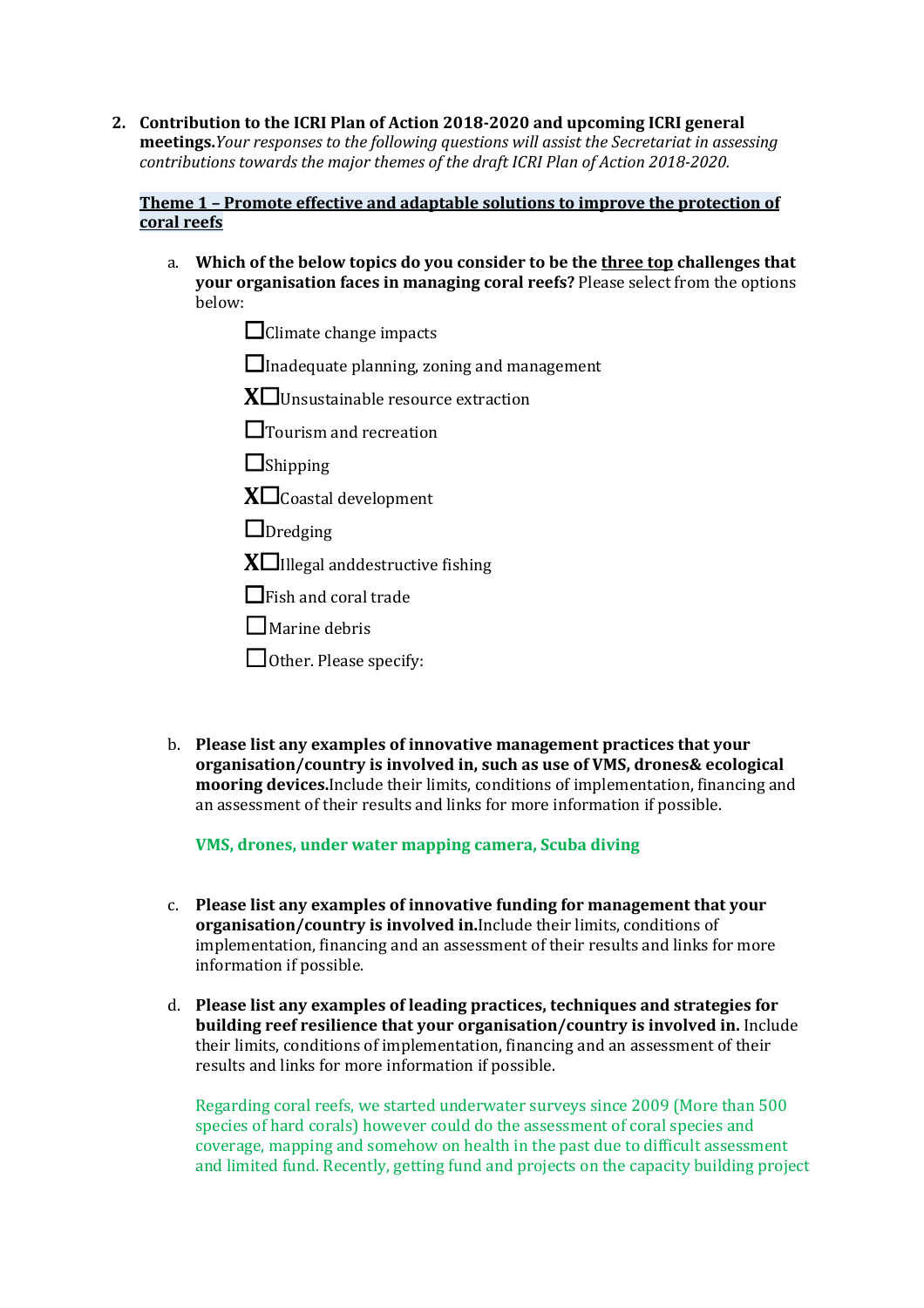on coral reefs survey, now we have train many students and staffs and have infrastructure and equipments.

Myanmar Dive Association and Marine Science Department having activities in every year on the clean of marine coastal debris along the beaches and shallow water. 

Only recently, we start for survey on coral reef s health and resilience. We are planning to apply the project on Ocean Acidification effects on Coral reefs from UNESCO-Westpac. 

This year we celebrate the IYOR in marine Science Department with the help of (MONREC) and MFF.

Also, Coral reefs Alliance of Myanmar will organize in very soon.

e. Please list any examples of leading practice reef restoration mechanisms that **your organisation/country is involved in.**Include their limits, conditions of implementation, financing and an assessment of their results and links for more information if possible. MPA, LMMA

#### **Theme 3 - Support communities reliant on coral reefs**

**f. Issustainable tourism development a significant challenge for your organisation?** If so please include detail below of the kinds of challenges faced and your strategies to deal with them.

Yes. It is challenging recent years. (Constructions, dredging, curios trading, snorkelling, other pollution, more consumption on marine resources)

**g. Is your organisation involved in activities to raise awareness and encourage action to support communities reliant on coral reefs?** Please include details below.

Myanmar Dive Association and Marine Science Department having activities in every year on the clean of marine coastal debris along the beaches and shallow water. Only recently, we start for survey on coral reef s health and resilience. We are planning to apply the project on Ocean Acidification effects on Coral reefs from UNESCO-Westpac. This year we celebrate the IYOR in marine Science Department with the help of (MONREC) and MFF.

Also, Coral reefs Alliance of Myanmar will organize in very soon.

#### **Theme 4 - Help to reduce anthropogenic threats to coral reefs, particularly those that occur at a global or regional scale**

- h. What activities is your organisation involved in to elevate awareness of the global nature of the threat of climate change to coral reefs? Please include details below
- **i.** Has your organisation made any progress in dealing with destructive fishing **and trade?** Please include details below.

**VMS**.